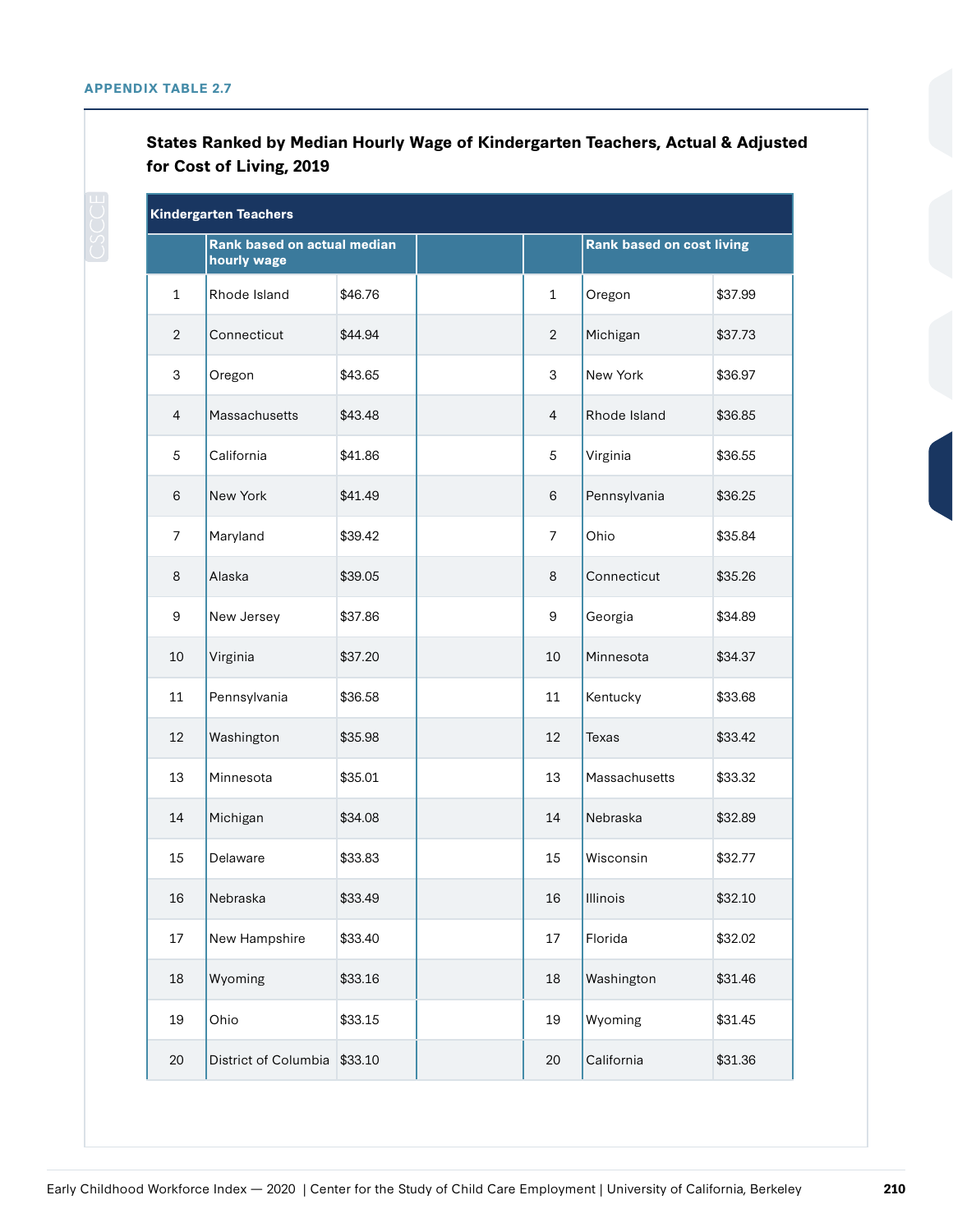**States Ranked by Median Hourly Wage of Kindergarten Teachers, Actual & Adjusted for Cost of Living, 2019**

|    | <b>Kindergarten Teachers</b>               |         |    |                                  |         |
|----|--------------------------------------------|---------|----|----------------------------------|---------|
|    | Rank based on actual median<br>hourly wage |         |    | <b>Rank based on cost living</b> |         |
| 21 | Wisconsin                                  | \$32.76 | 21 | South Carolina                   | \$31.26 |
| 22 | Georgia                                    | \$32.59 | 22 | New Jersey                       | \$31.21 |
| 23 | Texas                                      | \$32.41 | 23 | Delaware                         | \$31.07 |
| 24 | Vermont                                    | \$32.36 | 24 | Maryland                         | \$31.01 |
| 25 | Florida                                    | \$32.31 | 25 | Arkansas                         | \$30.94 |
| 26 | Illinois                                   | \$32.12 | 26 | Utah                             | \$30.84 |
| 27 | Utah                                       | \$32.01 | 27 | lowa                             | \$30.77 |
| 28 | Kentucky                                   | \$31.43 | 28 | Missouri                         | \$30.66 |
| 29 | Nevada                                     | \$31.03 | 29 | Tennessee                        | \$30.49 |
| 30 | South Carolina                             | \$31.02 | 30 | North Carolina                   | \$29.64 |
| 31 | Maine                                      | \$30.94 | 31 | Indiana                          | \$29.40 |
| 32 | North Dakota                               | \$30.61 | 32 | Alaska                           | \$29.34 |
| 33 | Iowa                                       | \$30.16 | 33 | Mississippi                      | \$28.76 |
| 34 | New Mexico                                 | \$29.44 | 34 | North Dakota                     | \$28.64 |
| 35 | Montana                                    | \$29.08 | 35 | Montana                          | \$28.52 |
| 36 | Colorado                                   | \$28.25 | 36 | New Mexico                       | \$28.49 |
| 37 | Tennessee                                  | \$28.21 | 37 | Alabama                          | \$28.23 |
| 38 | Indiana                                    | \$28.02 | 38 | Kansas                           | \$28.18 |
| 39 | Kansas                                     | \$27.98 | 39 | West Virginia                    | \$27.87 |
| 40 | North Carolina                             | \$27.89 | 40 | Nevada                           | \$27.25 |